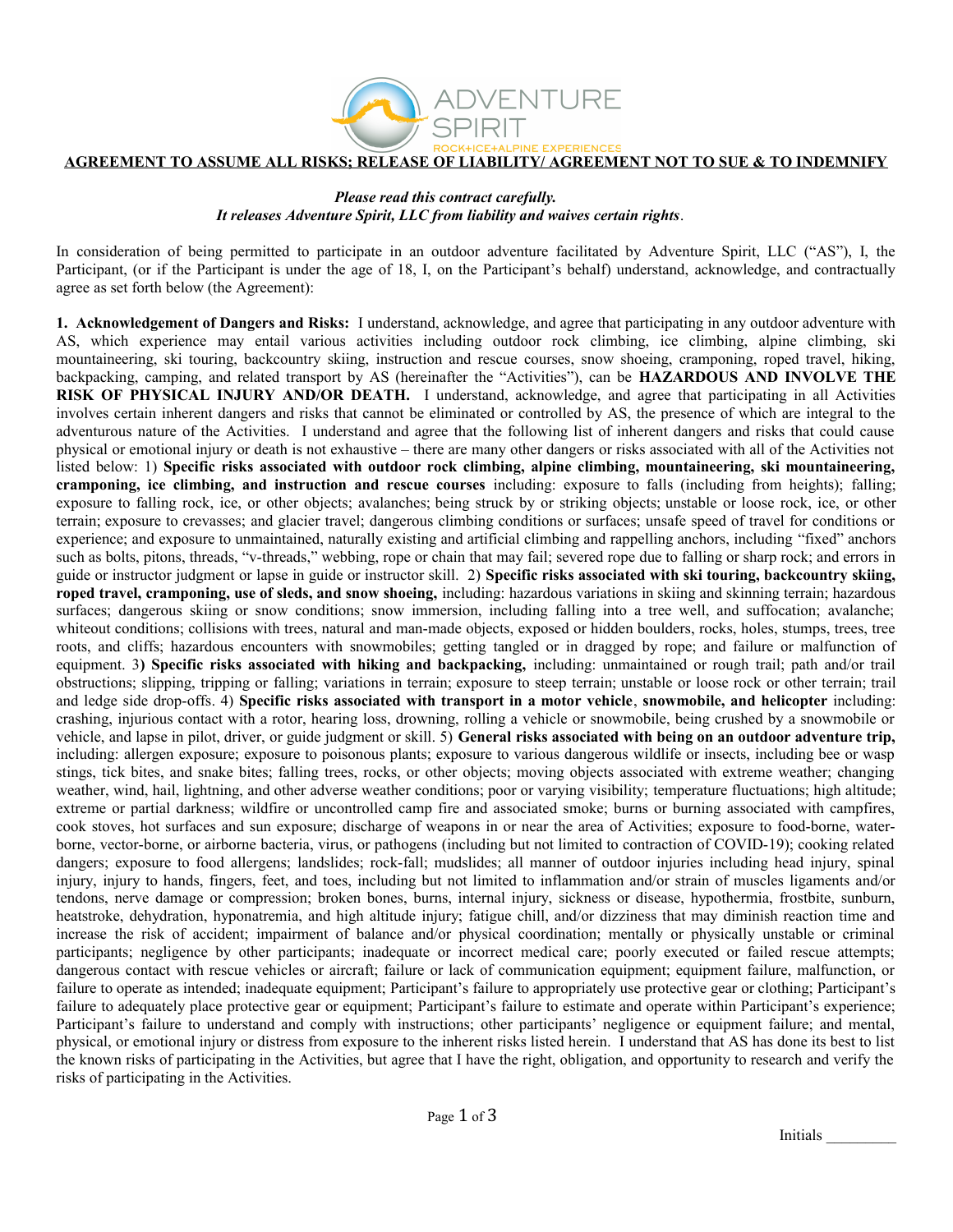**2. Assumption of Risk:** I acknowledge and agree that I am choosing to take part in the Activities despite the dangers and risks of doing so, and freely choose to accept the risks of participating in the Activities. I recognize that property loss, physical or emotional injury, and death are all possible while participating in the Activities. I expressly acknowledge and assume all inherent risks, dangers, and consequences of the Activities, including but not limited to those risks, dangers, and consequences set forth in paragraph 1 above, that may result in physical or emotional injury, property damage, or death**.** 

**3. Participant's Responsibilities and Representations:** I represent that I am physically and mentally capable of participating in the Activities. I understand the importance of all safety instructions given to me, whether in writing or verbally, and agree to follow all instructions at all times while engaging in the Activities. Further, I represent that I have had the opportunity to both independently research and discuss with AS the risks of participating in the Activities and my assumption of those risks. I have been informed of and understand the expectations of me while engaging in the Activities. I understand that if I provide my own equipment, I am responsible for its maintenance and use. I understand that I am responsible for truthfully disclosing and notifying AS of any risk to me or other participants associated with my own mental or physical conditions, including allergies that could result in anaphylaxis. I specifically and expressly agree that I have full responsibility for managing and treating any such conditions to prevent injury to myself or others. I acknowledge that, in the event I choose to consume alcohol during my trip, I will bear sole responsibility for myself and for any damages I may cause to AS, its property or to other guests. I am not relying on any prior oral, written, or visual representations made by AS, including in any website or promotional materials, to induce me to participate in the Activities.

**4. Release of Liability and Agreement Not to Sue:** Fully understanding the foregoing paragraphs, and in exchange for AS's agreement to allow the Participant to participate in the Activities, **I HEREBY AGREE NOT TO SUE ADVENTURE SPIRIT, LLC,** its affiliated companies and subsidiaries, or any of its respective successors in interest, affiliated organizations and companies, insurers, agents, employees, volunteers, representatives, assignees, members, officers, directors, and shareholders (each hereinafter a "Released Party") for any property damage (including but not limited to equipment damage), injury or loss to Participant, including death, which Participant may suffer, arising in whole or in part out of Participant's participation in the Activities. By signing this Agreement Not to Sue, I am releasing any right to make a claim or file a lawsuit against any Released Party. I agree to hold harmless and release each and every Released Party from any and all liability and/or claims or causes of action for injury or death to persons or damage to property arising from Participant's participation in the Activities, **INCLUDING, BUT NOT LIMITED TO THOSE CLAIMS BASED ON ANY RELEASED PARTY'S ALLEGED OR ACTUAL NEGLIGENCE** or breach of any contract and/or express or implied warranty (but not including gross negligence or intentional conduct).

**5. Agreement to Indemnify:** I agree to **INDEMNIFY (REIMBURSE)** each Released Party from and for any and all claims of the Undersigned and/or a third party arising in whole or in part from Participant's participation in the Activities. In other words, if Participant and/or anyone on Participant's behalf files any lawsuit or brings any claim for injury or damage against released parties, undersigned will be required to pay back to the released parties all sums of money incurred by, or paid by or on behalf of, any of the released parties on account of the bringing of such suit or claim, including all attorneys' fees and costs.

**6. Medical Authorization**: I hereby: 1) authorize AS to undertake any emergency medical care for me; 2) authorize the AS and/or their authorized personnel to call for medical care for me or to transport me to a medical facility or hospital if, in the opinion of such personnel, medical attention is needed; 3) agree that, following my transport to any such medical facility or hospital AS shall not have any further responsibility for me; 4) agree to pay all costs associated with the medical care, rescue, or any related transportation provided for me; and 5) shall hold AS harmless from any claims associated with such medical care and/or related transportation.

**7. Application of Agreement to Minor Participants:** In the case of a minor Participant, I, as parent or legal guardian, acknowledge that I am not only signing this Agreement on my behalf, but that I am also signing on behalf of the minor and that the minor shall be bound by all of the terms of this Agreement, except for any provision contrary to law. I agree that but for the foregoing, the minor Participant would not be permitted to participate in the Activity, and sign this document out of a desire to have the Participant be allowed to participate in the activity. I represent that I am a **legal** parent or guardian of the minor Participant.

**8. Representation of Capacity to Contract, and Acknowledgement That Agreement is a Binding Contract:** I represent that I am at least 18 years of age, and that I have the capacity to understand and be bound by all of the provisions of this Agreement. I understand and acknowledge that this Agreement is a contract and shall be binding to the fullest extent permitted by law. It is my intent that this Agreement shall be binding upon my assignees, subrogors, distributors, heirs, next of kin, executors, and personal representatives, and those of the Participant.

**9. Agreement to Application of Vermont Law and Selection of Forum:** I agree that any and all claims for injury and/or death arising from my participation in the Activity shall be governed by Vermont law, and that the exclusive jurisdiction for any claim shall